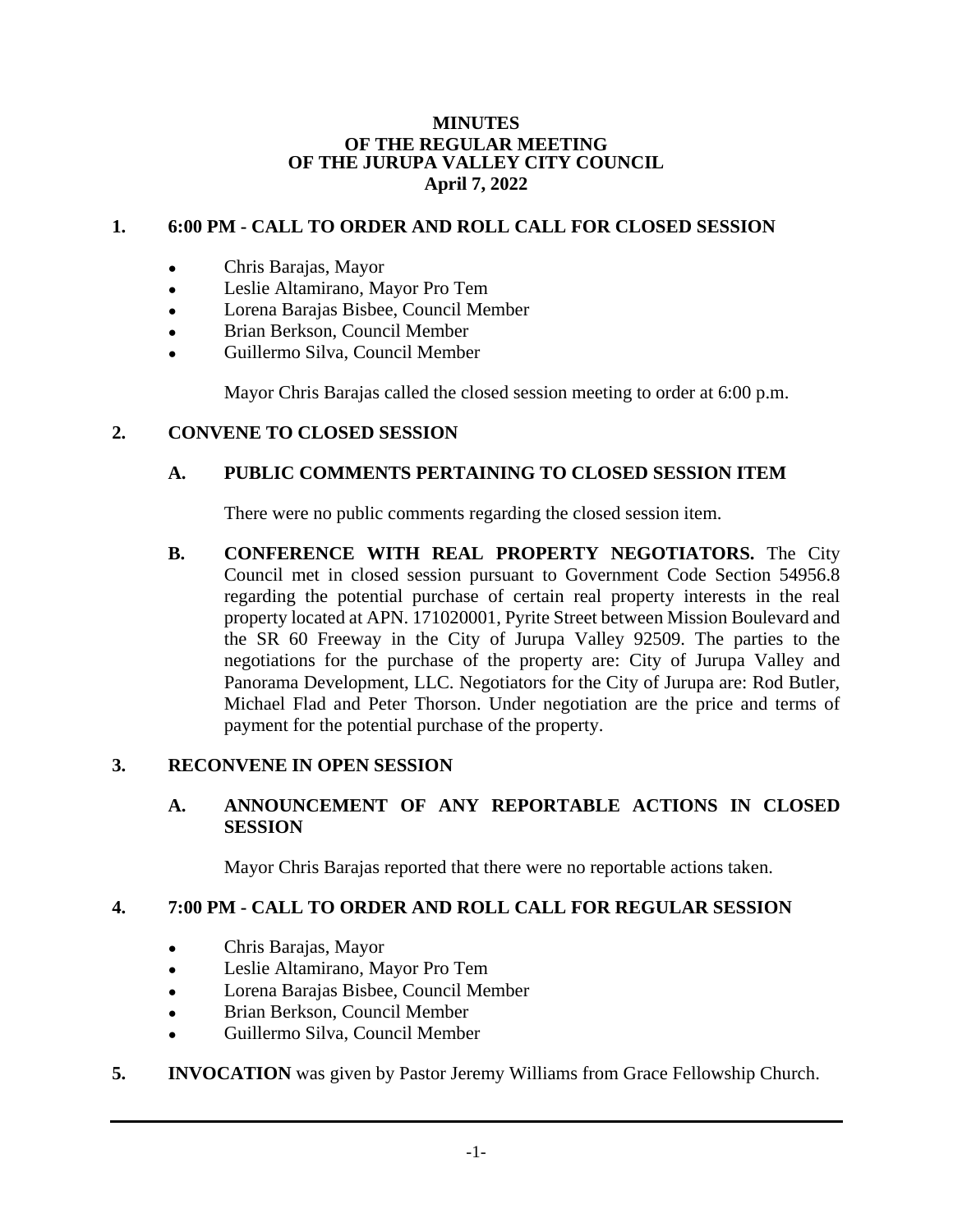#### **6. PLEDGE OF ALLEGIANCE** was led by Council Member Brian Berkson.

#### **7. APPROVAL OF AGENDA**

**A motion was made by Council Member Lorena Barajas Bisbee, seconded by Council Member Guillermo Silva, to approve the Agenda.**

**Ayes: L. Altamirano, C. Barajas, L. Barajas Bisbee, B. Berkson, G. Silva Noes: None Absent: None**

#### **8. PRESENTATIONS**

#### **A. RIVERSIDE COUNTY DEPARTMENT OF ANIMAL SERVICES - INTRODUCTION OF "PET OF THE MONTH"**

The City's Pet of the Month for April, a 13-month old Jack Russell terrier mix, was introduced to the Council. Anyone interested in giving this month's adoptable pet a home is invited to contact the City's Animal Control Services Department at [https://www.rcdas.org.](https://www.rcdas.org/)

#### **9. PUBLIC APPEARANCE/COMMENTS**

Tom Elder asked for assistance in setting up a towing business with the California Highway Patrol. He explained that the CHP requires an applicant to own a towing business for at least five years, which he does not qualify for.

Emmanuel Suarez introduced himself as a candidate for U.S. Congressional District No. 39.

## **10. INTRODUCTIONS, ACKNOWLEDGEMENTS, COUNCIL COMMENTS AND ANNOUNCEMENTS**

#### **11. CITY COUNCIL MEMBER ORAL/WRITTEN REPORTS REGARDING REGIONAL BOARDS AND COMMISSIONS**

- **A. MAYOR CHRIS BARAJAS**
	- **1. Mayor Chris Barajas gave an update on the Western Riverside Council of Governments Board meeting of April 4, 2022.**

## **B. MAYOR PRO TEM LESLIE ALTAMIRANO**

**1. Mayor Pro Tem Leslie Altamirano gave an update on the Interagency Coordinating Council meeting of March 25, 2022.**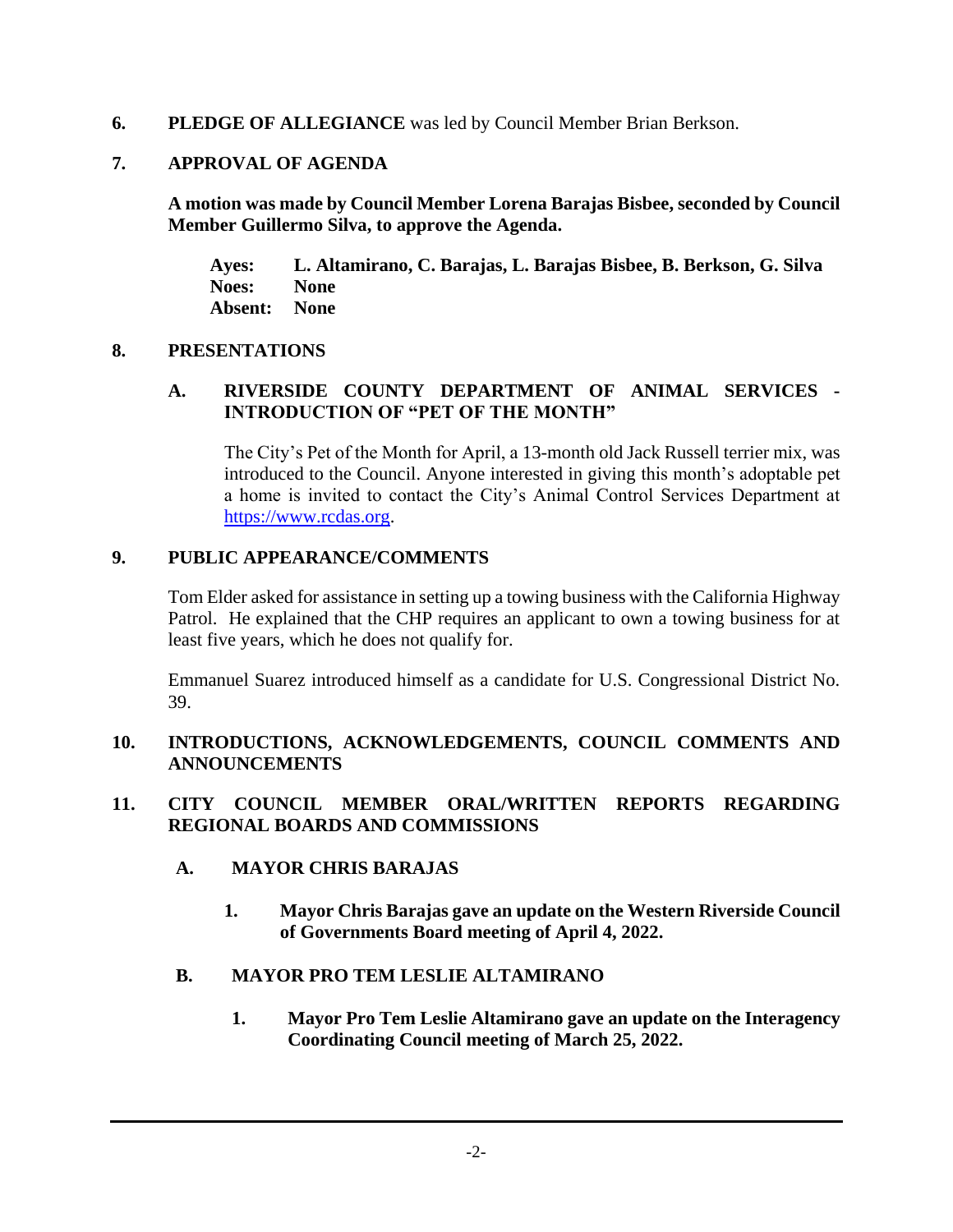## **C. COUNCIL MEMBER LORENA BARAJAS BISBEE**

**1. Council Member Lorena Barajas Bisbee gave an update on the Western Riverside County - Regional Conservation Authority meetings of March 7, 2022 and April 4, 2022.**

# **D. COUNCIL MEMBER BRIAN BERKSON**

- **1. Council Member Brian Berkson gave an update on the Riverside Transit Agency meeting of March 24, 2022.**
- **2. Council Member Brian Berkson gave an update on the Metrolink / Southern California Regional Rail Authority meeting of March 25, 2022.**
- **3. Council Member Brian Berkson gave an update on the Western Riverside County Programs and Projects Committee meeting of March 28, 2022.**

# **12. CITY MANAGER'S UPDATE**

City Manager Rod Butler announced that the annual City Council Budget Workshop meeting will be held on Thursday, May 19, 2022 at 5:30 p.m. Additionally, Southern California Edison will present information on their wildfire mitigation plan at a Council Workshop on Thursday, June 2, 2022 at 6:00 p.m.

## **A. PRESENTATION ON MOBILE CITIZEN APPLICATION FROM GOGOV**

City Manager Rod Butler gave a presentation on the new "My Jurupa Valley" mobile citizen application through GoGov, which is available to download from the Google play store (for android users) or from the Apple App store. Once downloaded, users can access city information and submit requests for public works and code enforcement, and much more. Mr. Butler added that there is also an online portal which is available on the City's website.

## **13. APPROVAL OF MINUTES**

## **A. MARCH 17, 2022 REGULAR MEETING**

**A motion was made by Council Member Guillermo Silva, seconded by Council Member Lorena Barajas Bisbee, to approve the Minutes of the March 17, 2022 regular meeting.**

**Ayes: L. Altamirano, C. Barajas, L. Barajas Bisbee, B. Berkson, G. Silva Noes: None Absent: None**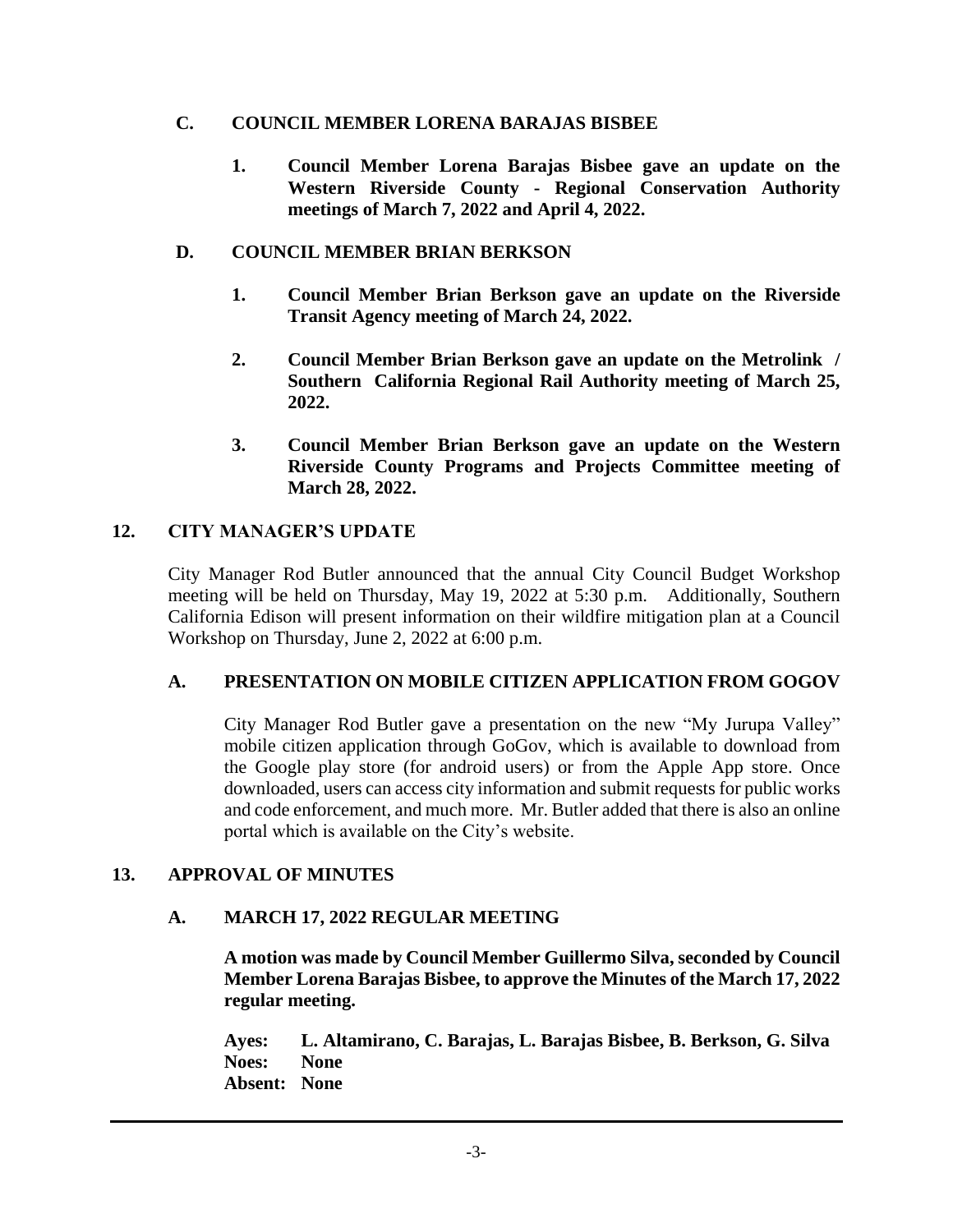#### **14. CONSENT CALENDAR**

## **A. COUNCIL APPROVAL OF A MOTION TO WAIVE THE READING OF THE TEXT OF ALL ORDINANCES AND RESOLUTIONS INCLUDED IN THE AGENDA**

Requested Action: That the City Council waive the reading of the text of all ordinances and resolutions included in the agenda.

## **B. CONSIDERATION OF CHECK REGISTER IN THE AMOUNT OF \$4,579,708.84**

Requested Action: That the City Council ratify the check registers dated March 9, 16, and 23, 2022 as well as the payroll registers dated February 28 and March 4, and 18, 2022.

#### **C. ORDINANCE NO. 2022-06**

Requested Action: That the City Council conduct a second reading and adopt Ordinance No. 2022-06, entitled:

**AN ORDINANCE OF THE CITY OF JURUPA VALLEY, CALIFORNIA, APPROVING AN AMENDMENT TO THE CITY OF JURUPA VALLEY OFFICIAL ZONING MAP CHANGING THE ZONE OF APPROXIMATELY (1) 44 COMBINED ACRES OF REAL PROPERTY LOCATED NORTH OF THE SANTA ANA RIVER AND EAST OF THE CREST STEEL CORPORATION (APNS: 185-210-004, 005, -009) FROM MANUFACTURING HEAVY (M-H) ZONE TO WATERCOURSE, WATERSHED AND CONSERVATION AREAS (W-1) ZONE, AND (2) 40 COMBINED ACRES LOCATED AT THE SOUTHEAST CORNER OF VAN BUREN BOULEVARD AND JURUPA ROAD (APNS: 169-290-037, 004, - 005, -008, AND -010; 169-300-002 AND -015; 165-050-016) FROM MANUFACTURING - SERVICE COMMERCIAL (M-SC) AND RESIDENTIAL AGRICULTURE) (R-A) ZONES TO WATERSHED AND CONSERVATION AREAS (W-1) ZONE AND MULTIPLE FAMILY DWELLINGS (R-2), AND MAKING FINDINGS PURSUANT TO CEQA AND DETERMINATIONS THAT NO FURTHER CEQA REVIEW IS REQUIRED**

## **D. ORDINANCE NO. 2022-07**

Requested Action: That the City Council conduct a second reading and adopt Ordinance No. 2022-07, entitled: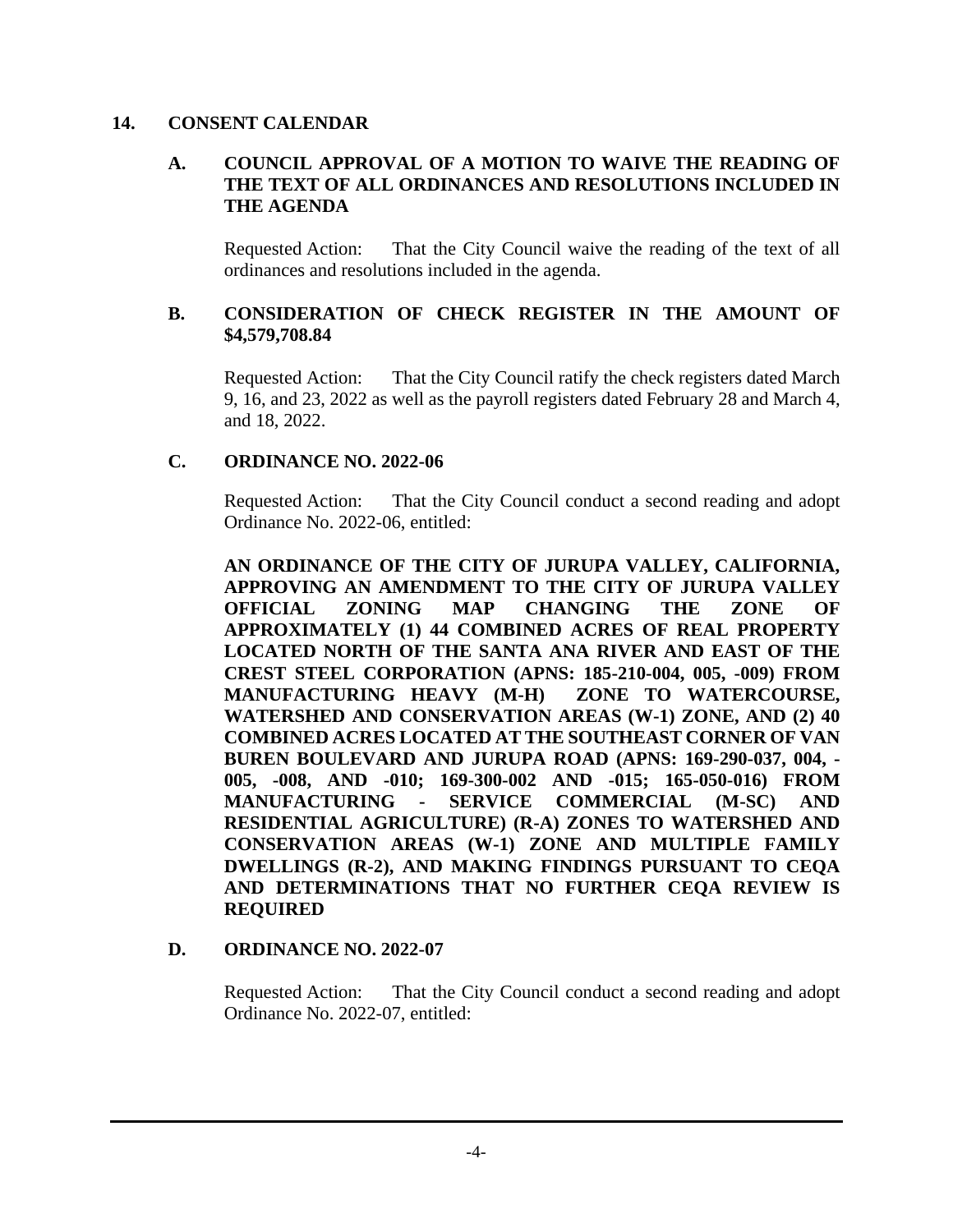**AN ORDINANCE OF THE CITY COUNCIL OF THE CITY OF JURUPA VALLEY, CALIFORNIA, ACTING IN ITS CAPACITY AS THE LEGISLATIVE BODY OF CITY OF JURUPA VALLEY COMMUNITY FACILITIES DISTRICT NO. PS 2021-002 (PUBLIC SAFETY, MONTECITO) AUTHORIZING THE LEVY OF A SPECIAL TAX THEREIN**

## **E**. **FINAL APPROVALS OF NEW COUNCIL DISTRICT BOUNDARIES**

**1.** Requested Action: That the City Council conduct a second reading and adopt Ordinance No. 2022-05 entitled:

**AN ORDINANCE OF THE CITY OF JURUPA VALLEY, CALIFORNIA, ADJUSTING THE BOUNDARIES OF THE FIVE CITY COUNCIL DISTRICTS AND ADOPTING A NEW OFFICIAL COUNCIL DISTRICT MAP FOR THE CITY OF JURUPA VALLEY BASED ON THE RESULTS OF THE 2020 DECENNIAL CENSUS**

**2.** That the City Council adopt Resolution No. 2022-25, entitled:

**A RESOLUTION OF THE CITY OF JURUPA VALLEY, CALIFORNIA, ADJUSTING THE BOUNDARIES OF THE FIVE CITY COUNCIL DISTRICTS AND ADOPTING A NEW OFFICIAL COUNCIL DISTRICT MAP FOR THE CITY OF JURUPA VALLEY BASED ON THE RESULTS OF THE 2020 DECENNIAL CENSUS**

- **F. ADOPTION OF RESOLUTION NOS. 2022-26, 2022-27, AND 2022-28 REGARDING THE ANNEXATION OF ZONE DD (HALL INDUSTRIAL) TO CITY OF JURUPA VALLEY LANDSCAPE AND LIGHTING MAINTENANCE DISTRICT NO. 89-1-CONSOLIDATED ("CITY OF JURUPA VALLEY L&LMD 89-1-C") VOLUME 1; AND ADOPTION OF RESOLUTION NOS. 2022-29, 2022-30, AND 2022-31 REGARDING THE ANNEXATION OF ZONE 2-G (HALL INDUSTRIAL) TO CITY OF JURUPA VALLEY LANDSCAPE AND LIGHTING MAINTENANCE DISTRICT NO. 89-1-CONSOLIDATED ("CITY OF JURUPA VALLEY L&LMD 89-1-C") VOLUME 2. GENERALLY LOCATED ON THE NORTHWEST CORNER OF AGUA MANSA ROAD AND HALL AVENUE INTERSECTION**
	- **1.** Requested Action: That the City Council adopt Resolution No. 2022-26, entitled:

**A RESOLUTION OF THE CITY COUNCIL OF THE CITY OF JURUPA VALLEY, CALIFORNIA, INITIATING PROCEEDINGS FOR THE ANNEXATION OF TERRITORY TO CITY OF JURUPA VALLEY LANDSCAPE AND LIGHTING MAINTENANCE**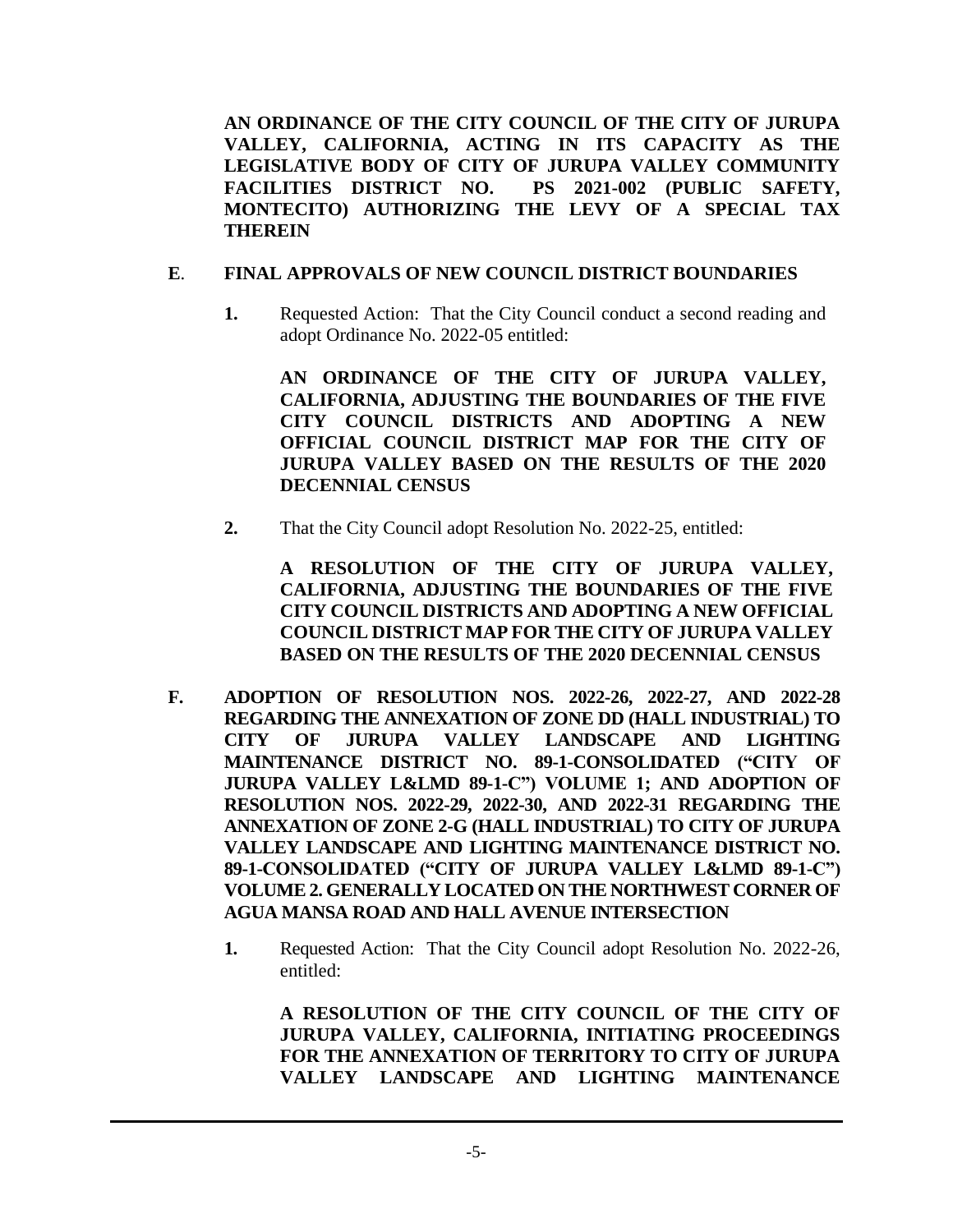**DISTRICT NO. 89-1-CONSOLIDATED AS ZONE DD AND THE LEVY AND COLLECTION OF ASSESSMENTS WITHIN SUCH TERRITORY FOR FISCAL YEAR 2023-2024 PURSUANT TO THE PROVISIONS OF PART 2 OF DIVISION 15 OF THE CALIFORNIA STREETS AND HIGHWAYS CODE AND ARTICLE XIII D OF THE CALIFORNIA CONSTITUTION**

**2.** That the City Council adopt Resolution No. 2022-27, entitled:

**A RESOLUTION OF THE CITY COUNCIL OF THE CITY OF JURUPA VALLEY, CALIFORNIA, APPROVING THE REPORT OF THE ENGINEER REGARDING THE PROPOSED ANNEXATION OF TERRITORY TO CITY OF JURUPA VALLEY LANDSCAPE AND LIGHTING MAINTENANCE DISTRICT NO. 89-1- CONSOLIDATED AS ZONE DD AND THE LEVY AND COLLECTION OF ASSESSMENTS WITHIN THE CITY OF JURUPA VALLEY LANDSCAPE AND LIGHTING MAINTENANCE DISTRICT NO. 89-1-CONSOLIDATED FOR FISCAL YEAR 2023-2024**

**3.** That the City Council adopt Resolution No. 2022-28, entitled:

**A RESOLUTION OF THE CITY COUNCIL OF THE CITY OF JURUPA VALLEY, CALIFORNIA, DECLARING ITS INTENTION TO ANNEX TERRITORY TO CITY OF JURUPA VALLEY LANDSCAPE AND LIGHTING MAINTENANCE DISTRICT NO. 89-1-CONSOLIDATED AS ZONE DD AND TO LEVY AND COLLECT ASSESSMENTS WITHIN SUCH TERRITORY FOR FISCAL YEAR 2023-2024 PURSUANT TO THE PROVISIONS OF PART 2 OF DIVISION 15 OF THE CALIFORNIA STREETS AND HIGHWAYS CODE AND ARTICLE XIII D OF THE CALIFORNIA CONSTITUTION AND APPOINTING A TIME AND PLACE FOR HEARING PROTESTS**

**4.** That the City Council adopt Resolution No. 2022-29, entitled:

**A RESOLUTION OF THE CITY COUNCIL OF THE CITY OF JURUPA VALLEY, CALIFORNIA, INITIATING PROCEEDINGS FOR THE ANNEXATION OF TERRITORY TO CITY OF JURUPA VALLEY LANDSCAPE AND LIGHTING MAINTENANCE DISTRICT NO. 89-1-CONSOLIDATED AS ZONE 2-G AND THE LEVY AND COLLECTION OF ASSESSMENTS WITHIN SUCH TERRITORY FOR FISCAL YEAR 2023-2024 PURSUANT TO THE PROVISIONS OF PART 2 OF DIVISION 15 OF THE CALIFORNIA STREETS AND HIGHWAYS CODE AND ARTICLE XIII D OF THE CALIFORNIA CONSTITUTION**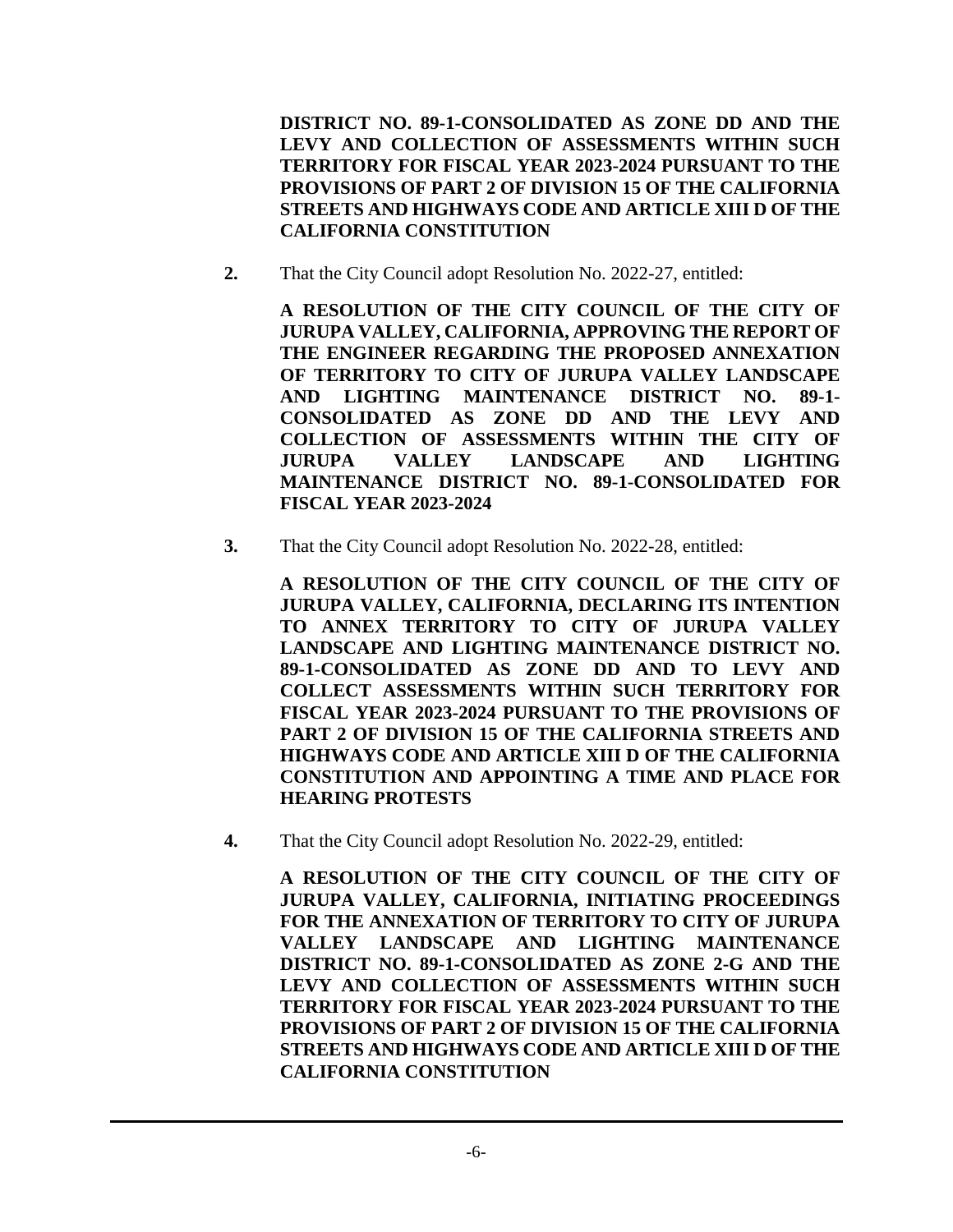**5.** That the City Council adopt Resolution No. 2022-30, entitled:

**A RESOLUTION OF THE CITY COUNCIL OF THE CITY OF JURUPA VALLEY, CALIFORNIA, APPROVING THE REPORT OF THE ENGINEER REGARDING THE PROPOSED ANNEXATION OF TERRITORY TO CITY OF JURUPA VALLEY LANDSCAPE AND LIGHTING MAINTENANCE DISTRICT NO. 89-1- CONSOLIDATED AS ZONE 2-G AND THE LEVY AND COLLECTION OF ASSESSMENTS WITHIN THE CITY OF JURUPA VALLEY LANDSCAPE AND LIGHTING MAINTENANCE DISTRICT NO. 89-1-CONSOLIDATED FOR FISCAL YEAR 2023-2024**

**6.** That the City Council adopt Resolution No. 2022-31, entitled:

**A RESOLUTION OF THE CITY COUNCIL OF THE CITY OF JURUPA VALLEY, CALIFORNIA, DECLARING ITS INTENTION TO ANNEX TERRITORY TO CITY OF JURUPA VALLEY LANDSCAPE AND LIGHTING MAINTENANCE DISTRICT NO. 89-1-CONSOLIDATED AS ZONE 2-G AND TO LEVY AND COLLECT ASSESSMENTS WITHIN SUCH TERRITORY FOR FISCAL YEAR 2023-2024 PURSUANT TO THE PROVISIONS OF PART 2 OF DIVISION 15 OF THE CALIFORNIA STREETS AND HIGHWAYS CODE AND ARTICLE XIII D OF THE CALIFORNIA CONSITTUTION AND APPOINTING A TIME AND PLACE FOR HEARING PROTESTS**

#### **G. AGREEMENT BETWEEN THE CITY OF JURUPA VALLEY AND STC TRAFFIC, INC. FOR ON-CALL TRAFFIC ENGINEERING SERVICES**

Requested Action: That the City Council approve the Agreement between the City of Jurupa Valley and STC Traffic, Inc. for On-Call Traffic Engineering Services and authorize the City Manager to execute the Agreement in substantially the form and format attached to the staff report as approved by the City Attorney.

- **H. APPROVAL OF DEPOSIT AGREEMENT BETWEEN THE CITY OF JURUPA VALLEY AND SEQUANATA PARTNERS, A CALIFORNIA LIMITED PARTNERSHIP, FOR THE DESIGN AND PROCESSING OF CALTRANS ENCROACHMENT PERMIT FOR A SOUND WALL ALONG SR-60, TRACT MAP NO. 37211, LOCATED AT THE SOUTHEAST CORNER OF CANAL STREET AND OPAL STREET**
	- **1.** Requested Action: That the City Council approve the agreement with Sequanata Partners, a California limited partnership; and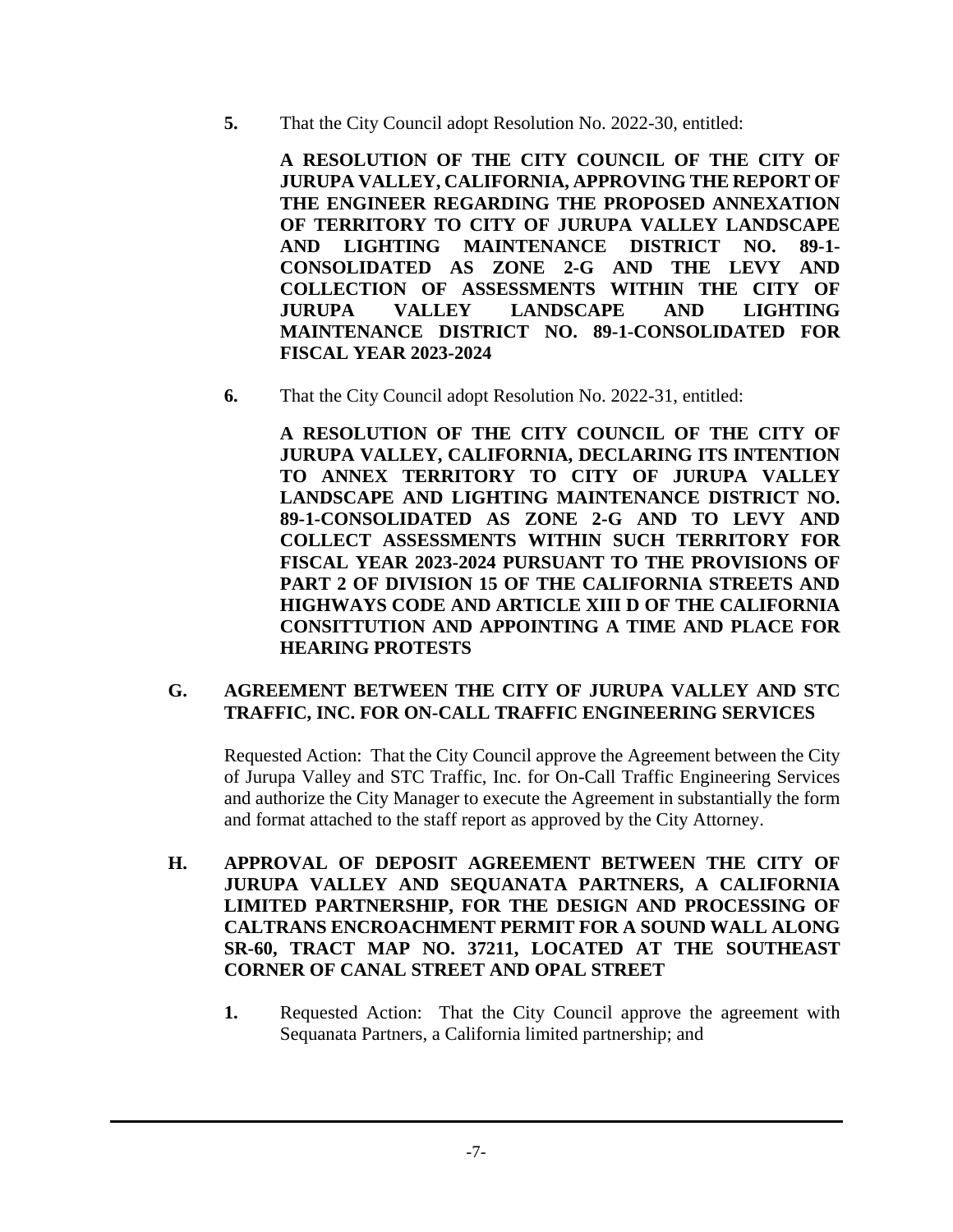**2.** Authorize the Mayor to sign the agreement.

## **I. CITY COUNCIL REVIEW OF THE 2021 GENERAL PLAN ANNUAL PROGRESS REPORT**

Requested Action: That the City Council review the 2021 General Plan Annual Progress Report and provide direction to submit the report to the California Office of Planning and Research and the Housing and Community Development Department.

## **J. SECOND AMENDMENT TO AGREEMENT FOR LOCAL ECONOMIC ASSISTANCE PROGRAM ADMINISTRATION WITH GRC ASSOCIATES, INC.**

Requested Action: That the City Council approve the Second Amendment to the Agreement by and between the City of Jurupa Valley and GRC Associates, Inc. for Local Economic Assistance Program Administrative Services and authorize the City Manager to execute the Amendment in substantially the form and format attached to the staff report as approved by the City Attorney.

**A motion was made by Mayor Pro Tem Leslie Altamirano, seconded by Council Member Lorena Barajas Bisbee, to approve the Consent Calendar.**

**Ayes: L. Altamirano, C. Barajas, L. Barajas Bisbee, B. Berkson, G. Silva Noes: None Absent: None**

## **15. CONSIDERATION OF ANY ITEMS REMOVED FROM THE CONSENT CALENDAR**

## **16. PUBLIC HEARINGS**

There were no public hearings.

## **17. COUNCIL BUSINESS**

#### **A. DISCUSSION OF COMMUNITY DEVELOPMENT ADVISORY COMMITTEE RECOMMENDATIONS FOR THE PUBLIC SERVICES GRANTS**

Staff Report presented by Amy Sells, Principal Management Analyst.

Leonard Jarman, representing Path of Life Ministries, commented on the process of the CDA Committee's recommendation and Path of Life's efforts to reduce homelessness. He expressed concern that the committee recommended a 40% reduction in funding that will seriously impact the level of their services.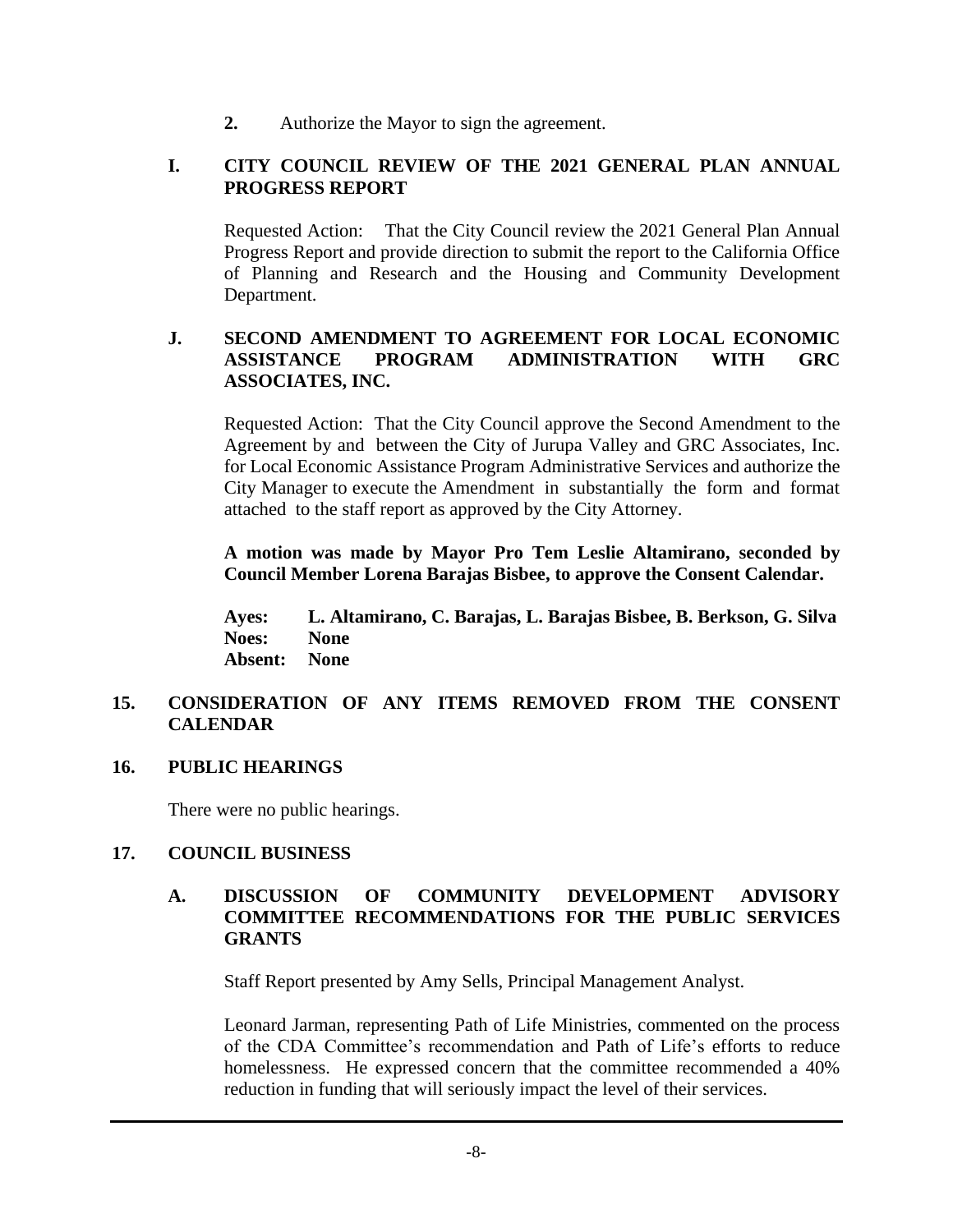Council Member Brian Berkson stated that the Council can allocate approximately \$170,000 in CDBG grant funds, to non-profits who provide services which address poverty, homelessness, access to affordable housing, and community health. Some of the applications do not fit what the grant opportunity is designed for. He noted that the Council has approved a separate grant funding mechanism for those other needs. He suggested that it should be more clearly defined to the CDAC Committee as to the appropriate grant opportunities that this funding is geared towards and also that there are other grant opportunities available.

Mayor Chris Barajas echoed Council Member Brian Berkson's comments and recommended giving all of the funds to Path of Life Ministries, which also covers transitional housing

Following further discussion, **Mayor Pro Tem Leslie Altamirano moved to allocate \$150,000 to Path of Life Ministries and \$20,000 to Family Services Association (FSA), with the added motion that staff look into the funding that FSA is currently receiving and to make the other applicants aware of the other grant funding that is available, seconded by Council Member Lorena Barajas Bisbee.**

**Ayes: L. Altamirano, C. Barajas, L. Barajas Bisbee, B. Berkson, G. Silva Noes: None Absent: None**

Council Member Brian Berkson suggested that the application process be further refined to include a framework that requires applicants to operate from a physical location and be able to demonstrate experience including the length of time in service and experience in undertaking specific projects.

## **18. CITY ATTORNEY'S REPORT**

Assistant City Attorney Maricela Marroquin had no report.

## **19. COUNCIL MEMBER REPORTS AND COMMENTS**

There were no additional Council comments.

## **20. ADJOURNMENT**

There being no further business before the City Council, Mayor Chris Barajas adjourned the meeting at 8:11 p.m.

The next meeting of the Jurupa Valley City Council will be held April 21, 2022 at 7:00 p.m. at the City Council Chamber, 8930 Limonite Avenue, Jurupa Valley, CA 92509.